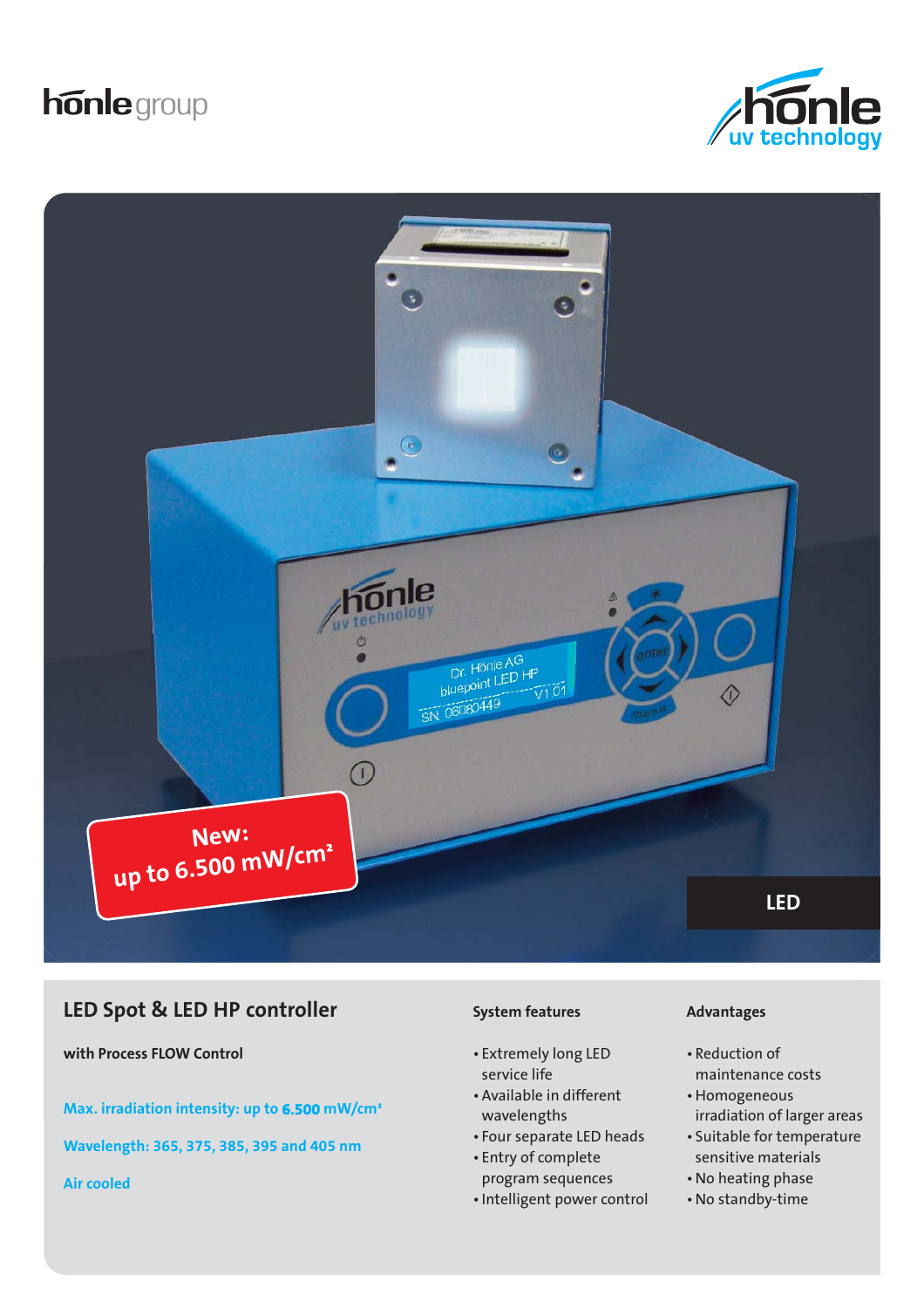## **LED Spot & LED HP controller with Process FLOW Control**

The **LED Spot** has been developed for all applications requiring **a most intensive UV irradiation on a larger area.** Thanks to its high intensity and the possibility to program complete process sequences, e.g. exposure series with different intensities and holding times, **shortest cycle and machine throughput times** can be realized, especially in fully automated production lines.

The typical **service life of a LED is longer than 20.000 hours\*.** The LEDs can be switched on and off as often as necessary. They do not require a heating or cooling phase.

The emitted wavelengths are available in 365/375/385/395/405 nm +/- 10 nm. It is thus possible to adapt the LED head to any application in question.

The square light emitting aperture has a size of 20 mm x 20 mm. Depending on the selected intensity/ homogeneity it can be increased considerably by changing the distance to the substrate. The resulting irradiation field can then be divided into four segments, which can be activated independently from each other.

The integrated fan provides adequate cooling even for continuous operation.



#### **Applications**

The LED Spot controlled by the LED HP controller is appropriate for various applications, such as

- Bonding, fixing or encapsulating of components in the electronic, optical or medical sector
- Fluorescence stimulation for materials testing and picture processing
- High-intensive UV irradiation in the chemical, biological and pharmaceutical sector

## **LED Spot activation**

The irradiation time can be adjusted for each LED segment separately in range between 0.1 and 999.9 seconds or can charged to continious operations.

The operating states and the actual temperatures of the LED segments as well as the irradiation times can be seen on the display at one glance. **The electric LED power can also be adjusted between 10 % and 100 % in 1 %-steps**.

The unit registers the LED operating hours as well as the unit s operating hours.

Due to the application the **LED HP** contoller offers different modes of power control. In the standard power-mode a value between 10% and 100% is forced, according to which the LED capacity gets adjusted. The ConstPower mode allows an almost constant optical output. In this mode the intensity of irradiation is kept constant over a broad temperature range. For a short time irradiation with longer pauses between separate irradiation cycles the optical output can be maximised in the PeakPower mode.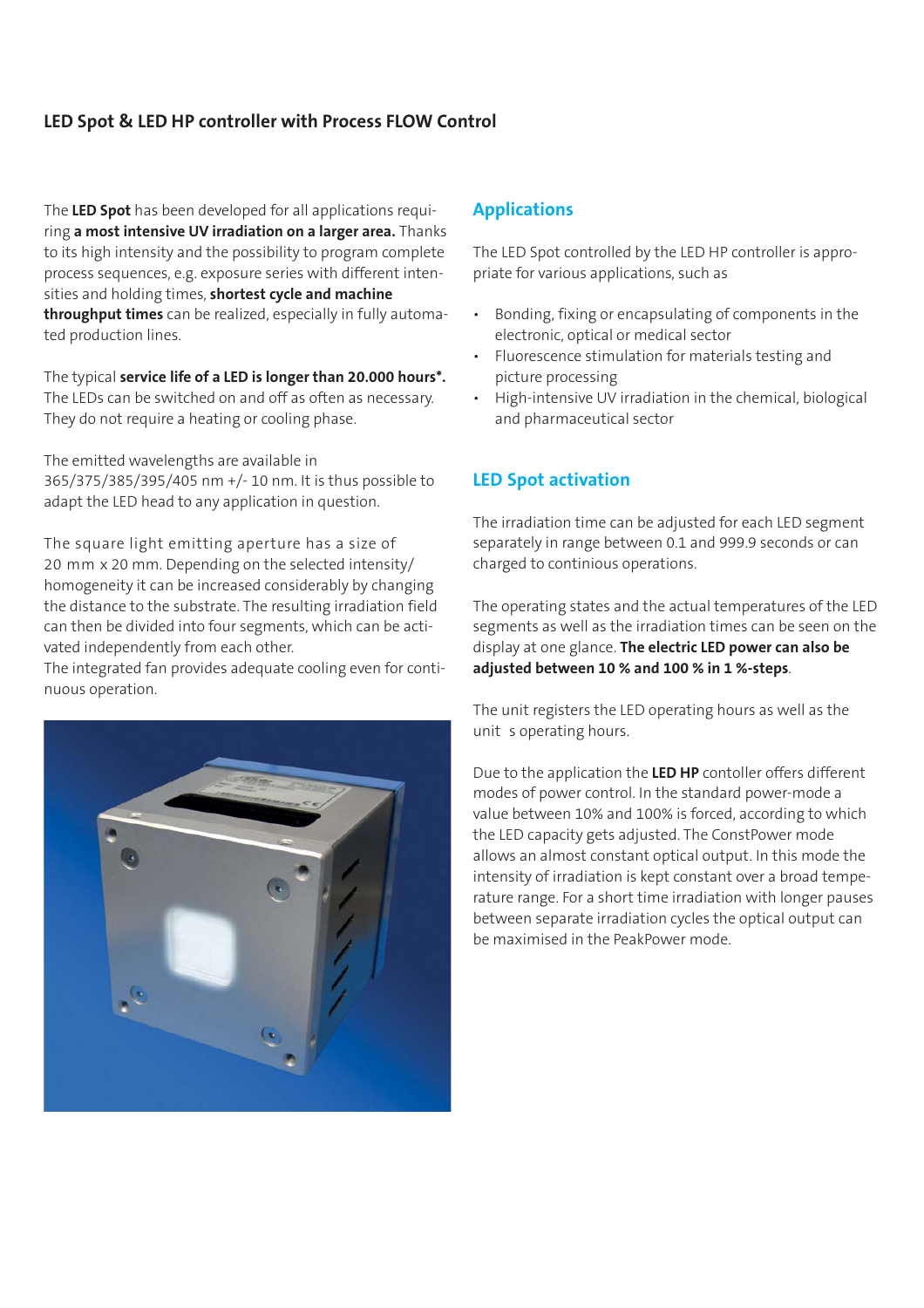#### **Interfaces**

The LED HP contoller has the following interfaces:

- PLC inputs: 4x LED on (can be assigned to 1 ore more LED-Segments), start "Process FLOW Control" (PFC), polling input for PFC
- PLC outputs: 4x status LED segment (LED on, LED off, LED error, LED warning), 1x status unit (unit on, unit error, PFC is running, …)
- Dry contact with selectable function (cf. PLC outputs)
- RS 232 interface for programming the operating parameters, for operating the unit with PLC or PC, for transferring program sequences or for downloading the update of the operating software
- Foot switch
- Release safety circuit
- Safety code in order to protect the unit against unauthorised use

#### **Process FLOW Control**

With the LED HP contoller, **complete process sequences can be programmed**. They can be entered through the control system or by transferring a text file compiled on PC. The following sequences can be programmed:

- Exposure series with different intensities
- Activation of external handling components
- Holding times
- Conditional commanding depending on extern control signals



## **Further Features**

All parameter settings can be filed in six memory locations and reloaded when needed. The language for the menu texts can be selected between German, English, French or Italian.

### **Advantages of the LED technology**

LEDs **do not emit IR radiation**. Due to the inferior temperature load of the substrate, even **temperature-sensitive materials** can be irradiated. The **different spectra** available guarantee a safe and fast curing. As LEDs do not require a heating phase, LED heads can be switched on and off without any problems: **they are immediately ready for operation**.

Moreover, the following features characterise the LED HP controller:

- Large and clear display with all relevant information
- Intelligent power control (for each LED head separately)
- Temperature compensation of the LED
- Entry of complete program sequences